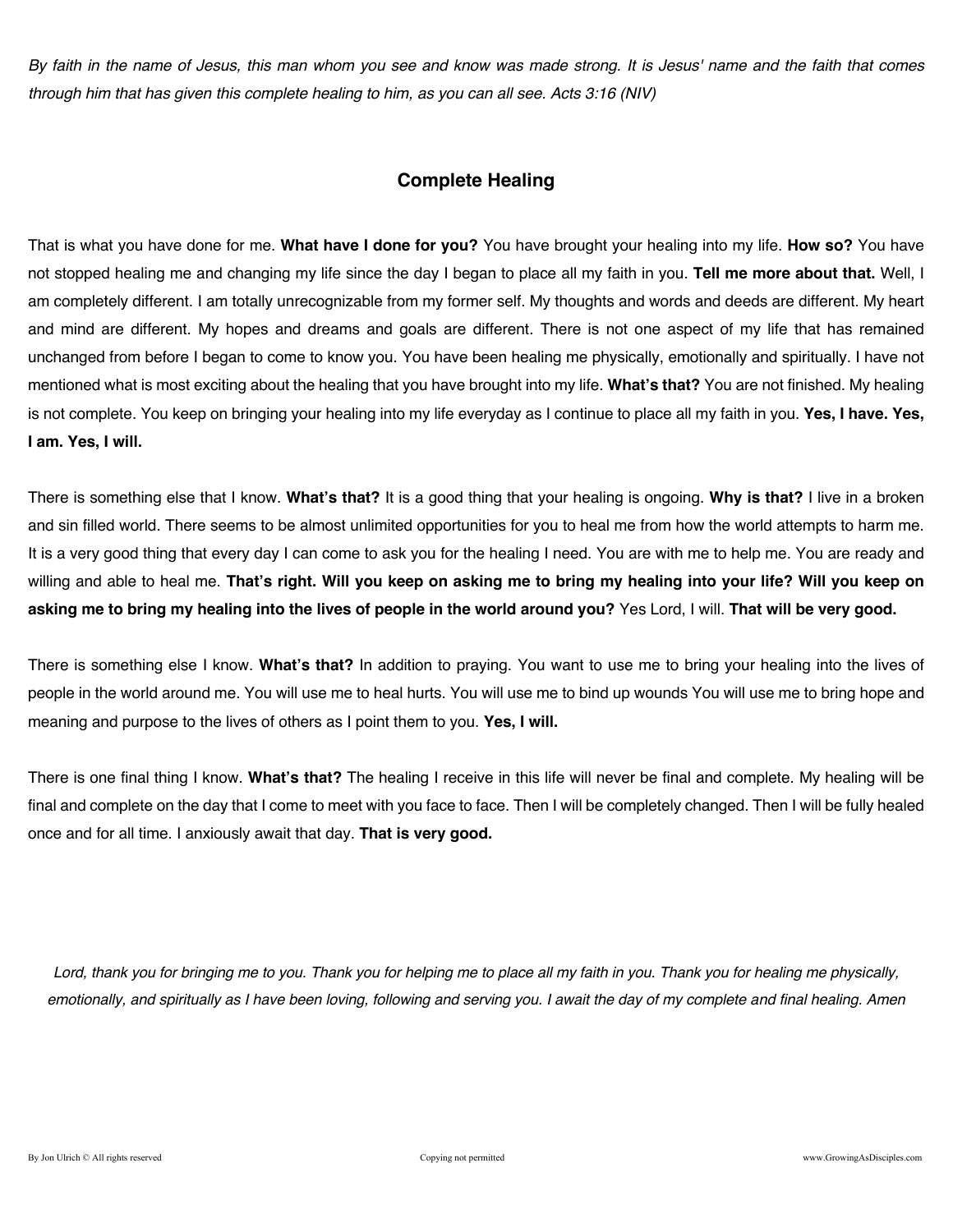| given this complete healing to him, as you can all                                                                                                                                                                                     |             | perfect health in the presence of you all.                                                                                                                                                                    |                |
|----------------------------------------------------------------------------------------------------------------------------------------------------------------------------------------------------------------------------------------|-------------|---------------------------------------------------------------------------------------------------------------------------------------------------------------------------------------------------------------|----------------|
| see.                                                                                                                                                                                                                                   |             | <b>ESV</b>                                                                                                                                                                                                    | Acts 3:16      |
| <b>NIV</b>                                                                                                                                                                                                                             | Acts 3:16   |                                                                                                                                                                                                               |                |
|                                                                                                                                                                                                                                        |             |                                                                                                                                                                                                               |                |
| Faith<br>In The Name Of Jesus                                                                                                                                                                                                          |             | Faith                                                                                                                                                                                                         | In His Name    |
| "Through faith in the name of Jesus, this man was<br>healed—and you know how crippled he was before.<br>Faith in Jesus' name has healed him before your<br>very eyes.<br><b>NLT</b><br>Acts 3:16                                       |             | And His name, through faith in His name, has<br>made this man strong, whom you see and know.<br>Yes, the faith which comes through Him has given<br>him this perfect soundness in the presence of you<br>all. |                |
|                                                                                                                                                                                                                                        |             | <b>NKJV</b>                                                                                                                                                                                                   | Acts 3:16      |
| Faith                                                                                                                                                                                                                                  | In His Name | <b>Faith</b>                                                                                                                                                                                                  | In Jesus' Name |
|                                                                                                                                                                                                                                        |             |                                                                                                                                                                                                               |                |
| And by faith in his name, his name itself has made<br>this man strong, whom you see and know; and the<br>faith that is through Jesus has given him this<br>perfect health in the presence of all of you.                               |             | Faith in Jesus' name put this man, whose condition<br>you know so well, on his feet-yes, faith and<br>nothing but faith put this man healed and whole<br>right before your eyes.                              |                |
| <b>NRSV</b>                                                                                                                                                                                                                            | Acts 3:16   | <b>MSG</b>                                                                                                                                                                                                    | Acts 3:16      |
| <b>Faith</b>                                                                                                                                                                                                                           | In His Name | <b>Faith</b>                                                                                                                                                                                                  | Jesus' Name    |
| And His name, through and by faith in His name,<br>has made this man whom you see and recognize<br>well and strong. [Yes] the faith which is through<br>and by Him [Jesus] has given the man this perfect                              |             | "Jesus' name has healed this man—and you know<br>how lame he was before. Faith in Jesus' name-<br>faith given us from God-has caused this perfect<br>healing.                                                 |                |
| soundness [of body] before all of you.                                                                                                                                                                                                 |             |                                                                                                                                                                                                               |                |
| AMP                                                                                                                                                                                                                                    | Acts $3:16$ | <b>TLB</b>                                                                                                                                                                                                    | Acts 3:16      |
| <b>Faith</b>                                                                                                                                                                                                                           | In His Name | <b>Faith</b>                                                                                                                                                                                                  | In Jesus       |
| "And on the basis of faith in His name, it is the<br>name of Jesus which has strengthened this man<br>whom you see and know; and the faith which<br>comes through Him has given him this perfect<br>health in the presence of you all. |             | It was faith in Jesus that made this crippled man<br>well. You can see this man, and you know him. He<br>was made completely well because of trust in<br>Jesus, and you all saw it happen!                    |                |
|                                                                                                                                                                                                                                        |             | <b>NCV</b>                                                                                                                                                                                                    | Acts 3:16      |
| <b>NASB</b>                                                                                                                                                                                                                            | Acts 3:16   |                                                                                                                                                                                                               |                |

## **Faith** *In The Name Of Jesus*

By faith in the name of Jesus, this man whom you see and know was made strong. It is Jesus' name and the faith that comes through him that has s<sup>e</sup>.

And his name—by faith in his name—has made this man strong whom you see and know, and the faith that is through Jesus has given the man this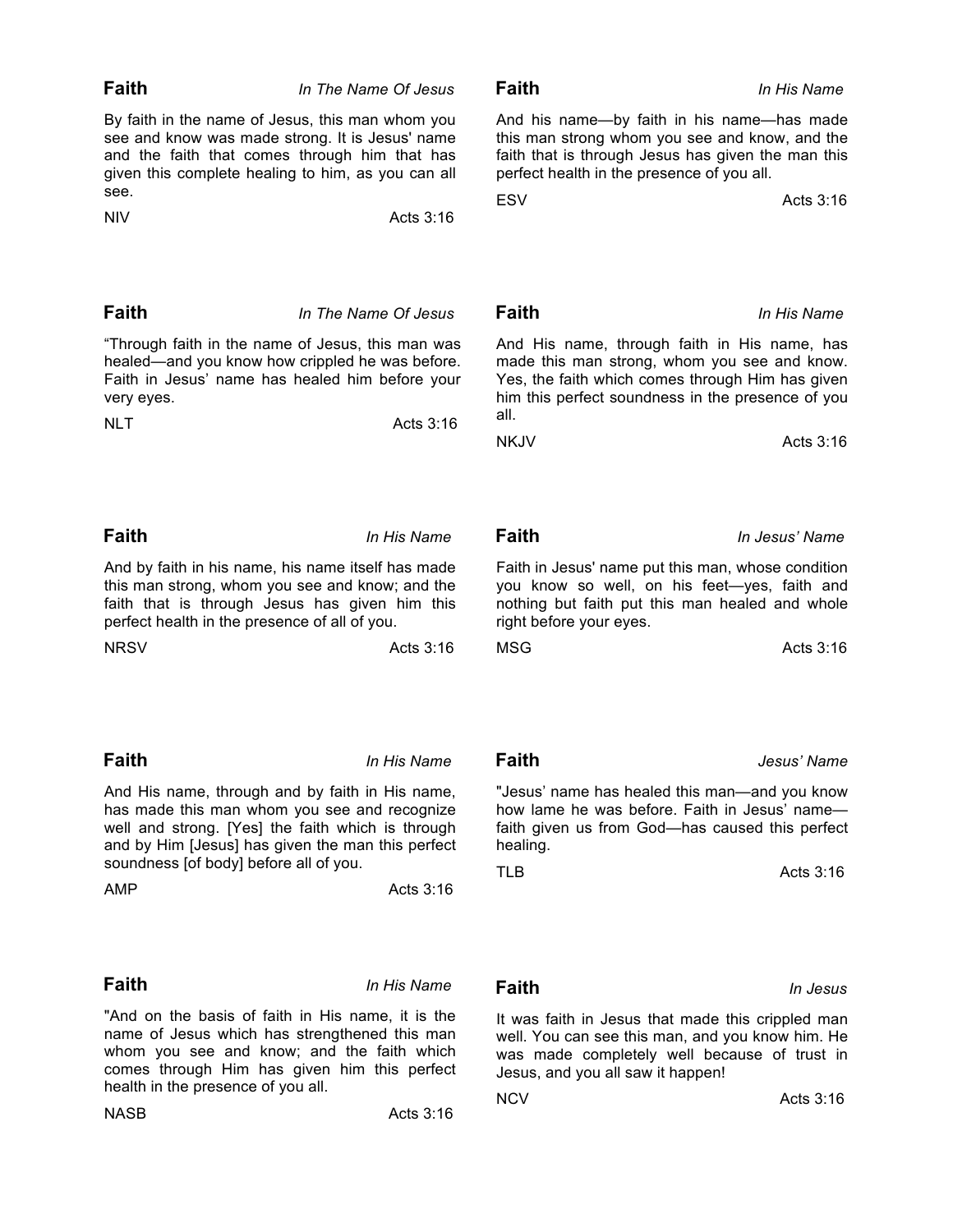# **In The Name Of Jesus** Year Meek May 2010 Date

**Faith** – Acts 3:16 **In Context:** *Read Acts 3*

## **Begin With Prayer:** *Here I am Lord. I Am Listening.*

### **Meditating On God's Word:** *(What is God speaking to your heart?)*

By faith in the name of Jesus, this man whom you see and know was made strong. It is Jesus' name and the faith that comes through him that has given this complete healing to him, as you can all see. Acts 3:16 (NIV)

### **Considering The Words***: (What words speak to your heart?)*

By faith | in the | name of Jesus, | this man | whom | you see | and know | was made strong. | It is | Jesus' name | and | the faith | that comes | through him | that has | given this | complete healing | to him, | as | you can | all see. Acts 3:16 (NIV) \_\_\_\_\_\_\_\_\_\_\_\_\_\_\_\_\_\_\_\_\_\_\_\_\_\_\_\_\_\_\_\_\_\_\_\_\_\_\_\_\_\_\_\_\_\_\_\_\_\_\_\_\_\_\_\_\_\_\_\_\_\_\_\_\_\_\_\_\_\_\_

 $\_$  , and the set of the set of the set of the set of the set of the set of the set of the set of the set of the set of the set of the set of the set of the set of the set of the set of the set of the set of the set of th

### **Praying The Scripture:** *(What prayer from your heart will you write?)*

Lord, thank you for bringing me to you. Thank you for helping me to place all my faith in you. Thank you for healing me physically, emotionally, and spiritually as I have been loving, following and serving you. I await the day of my complete and final healing. Amen \_\_\_\_\_\_\_\_\_\_\_\_\_\_\_\_\_\_\_\_\_\_\_\_\_\_\_\_\_\_\_\_\_\_\_\_\_\_\_\_\_\_\_\_\_\_\_\_\_\_\_\_\_\_\_\_\_\_\_\_\_\_\_\_\_\_\_\_\_\_\_

### **What It Means:** *(What questions speak to your heart?) (Suggested questions for small group discussion are in bold)*

 $\_$  , and the set of the set of the set of the set of the set of the set of the set of the set of the set of the set of the set of the set of the set of the set of the set of the set of the set of the set of the set of th  $\_$  , and the set of the set of the set of the set of the set of the set of the set of the set of the set of the set of the set of the set of the set of the set of the set of the set of the set of the set of the set of th  $\_$  , and the set of the set of the set of the set of the set of the set of the set of the set of the set of the set of the set of the set of the set of the set of the set of the set of the set of the set of the set of th  $\_$  , and the set of the set of the set of the set of the set of the set of the set of the set of the set of the set of the set of the set of the set of the set of the set of the set of the set of the set of the set of th  $\_$  , and the set of the set of the set of the set of the set of the set of the set of the set of the set of the set of the set of the set of the set of the set of the set of the set of the set of the set of the set of th  $\_$  , and the set of the set of the set of the set of the set of the set of the set of the set of the set of the set of the set of the set of the set of the set of the set of the set of the set of the set of the set of th  $\_$  , and the set of the set of the set of the set of the set of the set of the set of the set of the set of the set of the set of the set of the set of the set of the set of the set of the set of the set of the set of th  $\_$  , and the set of the set of the set of the set of the set of the set of the set of the set of the set of the set of the set of the set of the set of the set of the set of the set of the set of the set of the set of th

 $\_$  , and the set of the set of the set of the set of the set of the set of the set of the set of the set of the set of the set of the set of the set of the set of the set of the set of the set of the set of the set of th

 $\_$  , and the set of the set of the set of the set of the set of the set of the set of the set of the set of the set of the set of the set of the set of the set of the set of the set of the set of the set of the set of th

 $\_$  , and the set of the set of the set of the set of the set of the set of the set of the set of the set of the set of the set of the set of the set of the set of the set of the set of the set of the set of the set of th

 $\_$  , and the set of the set of the set of the set of the set of the set of the set of the set of the set of the set of the set of the set of the set of the set of the set of the set of the set of the set of the set of th

When did you come to Christ and begin to place all your faith in Him?

### **What faith filled prayers are you now praying to the Lord?**

What can you expect to receive from the Lord if you do not pray faith filled prayers to Him?

When has the Lord heard and answered your prayers almost instantaneously?

### **When have you had to remain persistent and keep on praying for what you need? How different kinds of healing has the Lord brought into your life?**

When will you receive the Lord's complete healing once and for all time?

Welcome the Lord to bring His healing into your life as you continue to have faith in Him.

### **Seeing It Happen:** *(What are you trusting God for in your heart?)*

Have faith that the Lord will bring His healing into your life as you continue to have faith in Him.

### **Get Ready To Share:** *(What can you share with others from your heart?)*

Share with another person or your small group how the Lord has brought His healing into your life.

## **Close With Prayer:** *Quiet Yourself Before The Lord*

*Pause And Offer Prayers Of… With An Attitude Of Faith Listen To What The Lord Wants To Say To You*

Adoration… \_\_\_\_\_\_\_\_\_\_\_\_\_\_\_\_\_\_\_\_\_\_\_\_\_\_\_\_\_\_\_\_\_\_\_\_\_\_\_\_\_\_\_\_\_\_\_\_\_\_\_\_\_\_\_\_\_\_\_\_\_\_\_\_\_\_\_\_\_\_\_\_\_\_\_\_\_\_\_ Thanksgiving...

 $\_$  , and the set of the set of the set of the set of the set of the set of the set of the set of the set of the set of the set of the set of the set of the set of the set of the set of the set of the set of the set of th  $\_$  , and the set of the set of the set of the set of the set of the set of the set of the set of the set of the set of the set of the set of the set of the set of the set of the set of the set of the set of the set of th **Living It Out:** *(What action step is God guiding your heart to take?)*

Confession... \_\_\_\_\_\_\_\_\_\_\_\_\_\_\_\_\_\_\_\_\_\_\_\_\_\_\_\_\_\_\_\_\_\_\_\_\_\_\_\_\_\_\_\_\_\_\_\_\_\_\_\_\_\_\_\_\_\_\_\_\_\_\_\_\_\_\_\_\_\_\_\_\_\_\_\_\_\_\_ Intercession... \_\_\_\_\_\_\_\_\_\_\_\_\_\_\_\_\_\_\_\_\_\_\_\_\_\_\_\_\_\_\_\_\_\_\_\_\_\_\_\_\_\_\_\_\_\_\_\_\_\_\_\_\_\_\_\_\_\_\_\_\_\_\_\_\_\_\_\_\_\_\_\_\_\_\_\_\_\_\_ Petition… \_\_\_\_\_\_\_\_\_\_\_\_\_\_\_\_\_\_\_\_\_\_\_\_\_\_\_\_\_\_\_\_\_\_\_\_\_\_\_\_\_\_\_\_\_\_\_\_\_\_\_\_\_\_\_\_\_\_\_\_\_\_\_\_\_\_\_\_\_\_\_\_\_\_\_\_\_\_\_